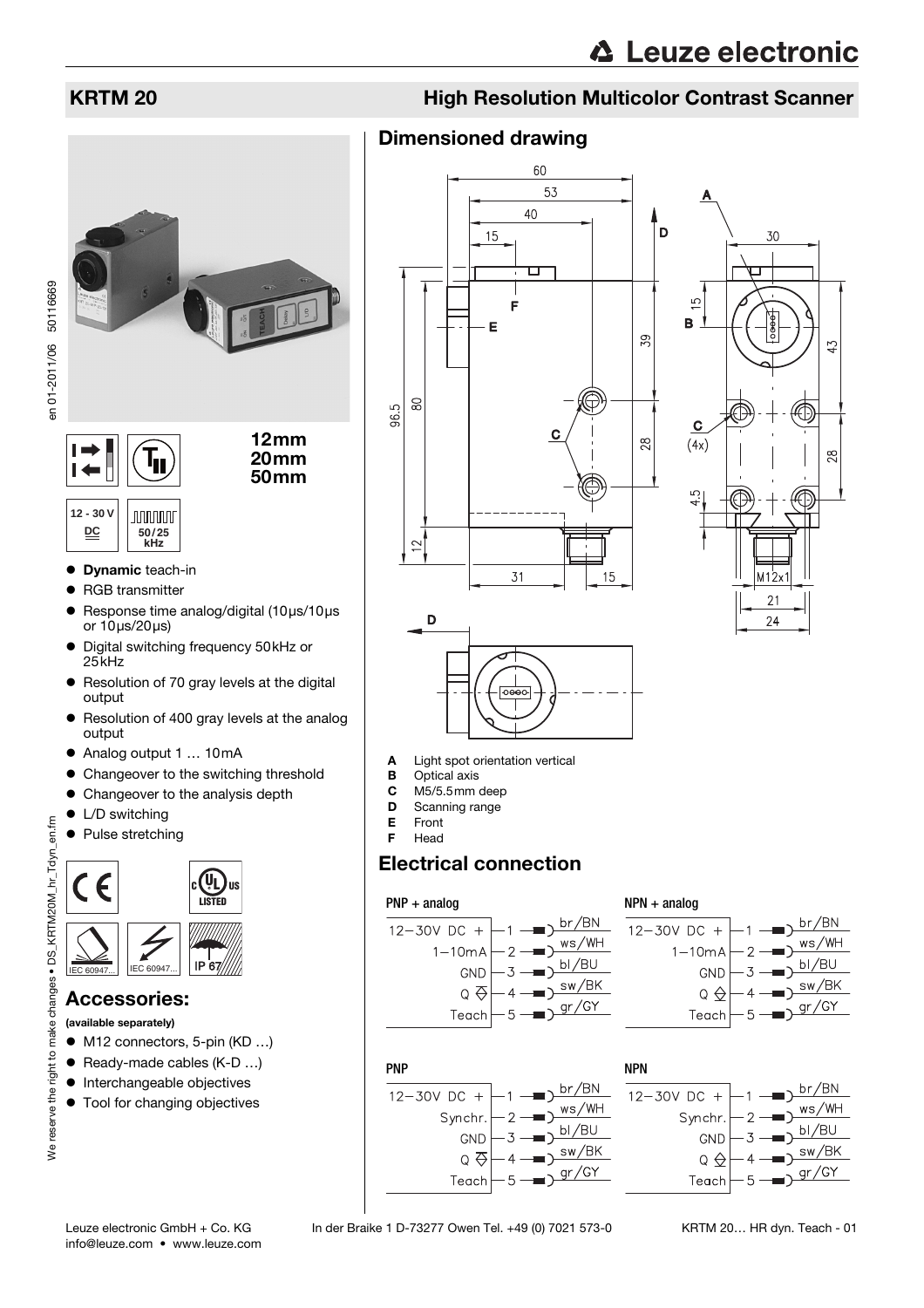# **∆ Leuze electronic**

### **Specifications**

#### Optical data

Scanning range with objective 1<sup>1</sup> Scanning range with objective 2 2) Scanning range with objective 3 <sup>1)</sup><br>Light spot dimension with objective 1 <sup>1)</sup><br>Light spot dimension with objective 2 <sup>2)</sup> Light spot orientation<br>Light source

**Timing**<br>Switching frequency digital output Response jitter digital output 10μs<br>Response time of analogue output 10μs Response time of analogue output 10μs<br>Delay before start-up clear to the cap Delay before start-up

## Electrical data<br>Operating voltage U<sub>B</sub>

Providual ripple and the UB Switching output PNP, NPN<br>Function characteristics and light or dar Analog output Signal voltage high/low<br>Output current Open-circuit current

#### Indicators

After power-on:<br>ON LED on

After teach-in:<br>ON I FD on

Q/T LED flashing quickly In run mode: ON LED on<br>
Delay LED<br>
L/D LED<br>
1990 - Delay Magnus (1990 - 1991 - 1991 - 1992 - 1991 - 1991 - 1992 - 1991 - 1992 - 1993 - 1992 - 1993 - 199 Delay LED **pulse stretching on/off** L/D LED light/dark switching Q/T LED on mark detected<br>
O/T I FD flashing quickly example the device error Q/T LED flashing quickly In configuration mode:<br>ON LED flashing quickly

## **Mechanical data**<br>Housing

Optics cover Weight<br>Connection type

#### Environmental data

Protection class<br>LED class VDE safety class Protective circuit 3) Standards applied

#### **Options**

Synchronous input PNP: Stop/Start measurement U<sub>B</sub>/0V or not connected **PNP:** Stop/Start measurement  $U_B/U_B$  or not connected<br>NPN: Stop/Start measurement  $0V/U_B$  or not connected<br>Synchronization delay  $\leq 0.5$ ms Synchronization delay Teach input<br>PNP: active / not active PNP: active / not active UB/0V or not connected NPN: active/not active 0V/UB or not connected NPN: active/not active<br>Teach delay<br>**Pulse stretching** Prime continue continue to the continue to the continue to the continue to the continue to the continue to the continue to the continue to the continue of the continue to the continue to the continue to the continue to the

Changeover response time

1) Interchangeable objective, available as accessory

2) Standard objective, state on delivery

3) 2=polarity reversal protection, 3=short-circuit protection for all outputs

### Order guide

See section Preferred types

12mm ± 1mm  $20$ mm  $\pm 2$ mm<br> $50$ mm  $\pm 5$ mm  $\frac{1}{2}$  3.0mmx1.0mm or round light spot D = 0.5mm Light spot dimension with objective 2 <sup>2)</sup> 4.0mmx1.2mm or round light spot D = 0.6mm<br>Light spot dimension with objective 3 <sup>1)</sup> 10.0mmx2.0mm or round light spot D = 1.0mn 10.0mm $x$ 2.0mm or round light spot D = 1.0mm<br>vertical or horizontal LEDs (red, green, blue)

Switching frequency digital output 25kHz/50kHz reversible (see remarks)<br>Response time digital output 20µs/10µs reversible (see remarks) 20μs/10μs reversible (see remarks)<br>10μs

Operating voltage  $U_B$  12 … 30VDC (incl. residual ripple)<br>Residual ripple  $\leq 15\%$  of  $U_B$ light or dark switching, reversible via button 1... 10mA<br>
≥ (U<sub>B</sub>-2V)/≤ 2V<br>
max. 100mA<br>
≤ 60mA

ON LED on device set to factory settings<br>
ON LED flashing slowly device not set to factory setti ON LED flashing slowly device not set to factory settings (display only for approx. 10s after power-on)

ON LED on switching threshold set to factory settings –> switching threshold in center ON LED flashing slowly switching threshold was reconfigured –> switching threshold close to the mark

ON LED flashing quickly device is in configuration mode<br>
Delay LED off device is a configuration of the device is in configuration mode Delay LED off 2x analysis depth (response time 20μs)<br>Delay LED on 1x analysis depth (response time 10μs)<br>L/D LED off switching threshold in center Delay LED on 1x analysis depth (response time 10μs) L/D LED off switching threshold in center L/D LED on switching threshold close to the mark

> diecast zinc<br>glass<br>300g M12 connector, stainless steel, 5-pin

Ambient temp. (operation/storage)  $-25^{\circ}\text{C} ... +60^{\circ}\text{C}/-40^{\circ}\text{C} ... +70^{\circ}\text{C}$ <br>Protection class  $\frac{1}{1}$  (acc. to EN 60825-1) 2, 3<br>IFC 60947-5-2

 $\leq$  10ms<br>20ms, can be activated via button continue to press the teach button during power-on<br>see remarks

## Remarks

Approved purpose: This product may only be used by qualified personnel and must only be used for the approved purpose. This sensor is not a safety sensor and is not to be used for the protection of persons.

KRTM 20

 $\bullet$  With shiny objects, the sensor is to be mounted at an angle to the object surface.

### • Device configuration:

- 1. Configuration mode is activated by holding down the teach button during power-on (ON LED flashes).
- 2. The analysis depth is changed over using the Delay button:

Delay LED off = 2x analysis depth (response time 20μs) Delay LED on = 1x analysis depth (response time 10μs)

3. The switching threshold is changed over using the L/D button:

L/D LED off= Switching threshold in center

#### L/D LED on=

Switching threshold close to the mark

- 4. Press the teach button to end device configuration.
- 5. Back to factory settings: Simultaneously hold down the Delay button and the L/D button during poweron to reset the sensor to factory settings.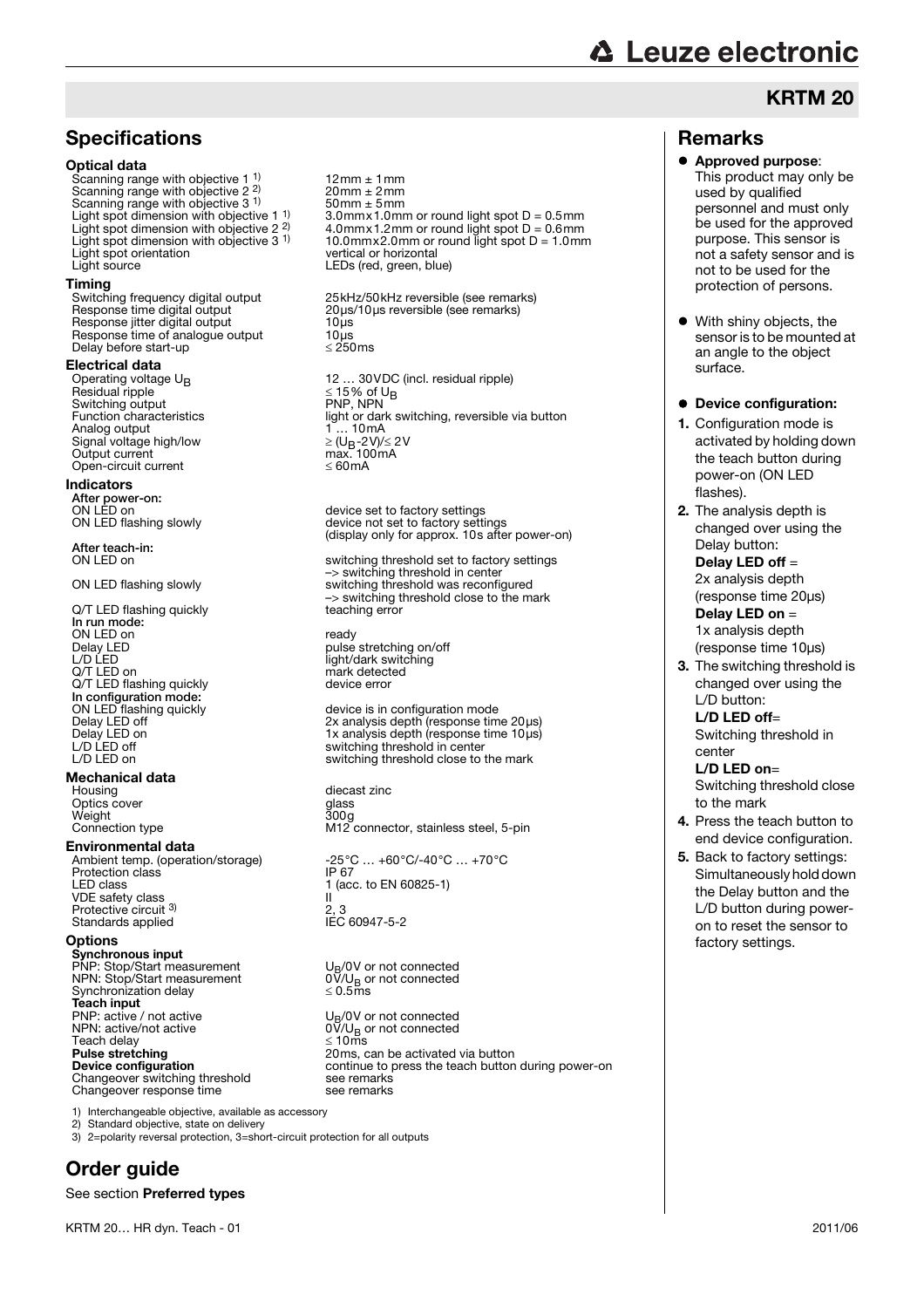### KRTM 20 **High Resolution Multicolor Contrast Scanner**

### Function principle of the contrast scanner

These contrast scanners are devices that can, with the aid of multiple transmitter colors (red, green, blue), distinguish between minimal gray levels (contrasts). By means of the automatic transmitter selection after a teach-in, the optimum functional safety for the respective contrast is determined and set by the device itself. As a result, any combination of marks or backgrounds can be detected with optimum functional safety. Through constant measurement and regulation of the emitted light, the devices operate with very good temperature stability. Re-teaching of the mark is, thus, no longer necessary.

Each transmitter color consists of 4 LEDs. A longish light spot with four points is formed in the focal point. This very small, extremely bright light spot guarantees a high repeatability and positioning accuracy. For the case that the mark or background is not optimally printed, the light spot can be focused by slightly changing the scanning distance in such a way that a homogeneous, rectangular light spot is formed.

With this teaching type, background and mark must be placed statically below the light spot. Using the synchronization input, the switching output can be activated or deactivated.

### Controls and indicators

ON LED on ready / run mode<br>ON LED flashing slowly device is not set to Q/T LED on mark detected<br>Q/T LED flashing quickly teach error or device error device is not set to factory settings Q/T LED flashing quickly  $\overline{\mathbf{u}}$  $\mathbf{a}$ (Display only for approx. 10s after power-on) ON LED flashing quickly device is in configuration mode **TEACH** Dela Run mode:<br>Delav LED Run mode:<br>L/D LED pulse stretching on /off light/dark switching Configuration mode:<br>Delay LED off Configuration mode:<br>L/D LED off  $\nu$ Delay LED off 2x analysis depth (response time 20μs)<br>Delay LED on 1x analysis depth (response time 10μs) L/D LED off switching threshold in center<br>  $\frac{1}{D}$  LED on switching threshold close to t 1x analysis depth (response time 10μs) switching threshold close to the mark

### Signal response during teach-in

### Dynamic 2-point teach



### Teach process

The teach process is performed with the aid of the teach button or external teach lines. The two processes work in the same way.

| <b>Operation</b>                                                           | Transmitter                                                               | <b>Indicator LED</b>                                                            |
|----------------------------------------------------------------------------|---------------------------------------------------------------------------|---------------------------------------------------------------------------------|
| Position the light spot on the background                                  | Red, green or blue light spot visible                                     |                                                                                 |
| Press the teach button approx. 0.5s or<br>set the teach line to high level | All colors are on<br>White light spot visible                             | Q/T, Delay and L/D LEDs flash                                                   |
| Advance paper sheet for at least one pattern<br>length                     | All colors are on<br>White light spot visible                             | Q/T, Delay and L/D LEDs flash                                                   |
| Briefly press teach button or<br>teach line to low level                   | Changeover to red, green or blue<br>Red, green or blue light spot visible | ON LED on or flashes 3x<br>Q/T LED on<br>$Q/T$ LED flashing $\rightarrow$ error |
| Teaching error<br>start new teaching process                               | All colors off                                                            | ON LED on<br>Q/T LED flashing -> error                                          |

info@leuze.com • www.leuze.com

Leuze electronic GmbH + Co. KG In der Braike 1 D-73277 Owen Tel. +49 (0) 7021 573-0 KRTM 20... HR dyn. Teach - 01